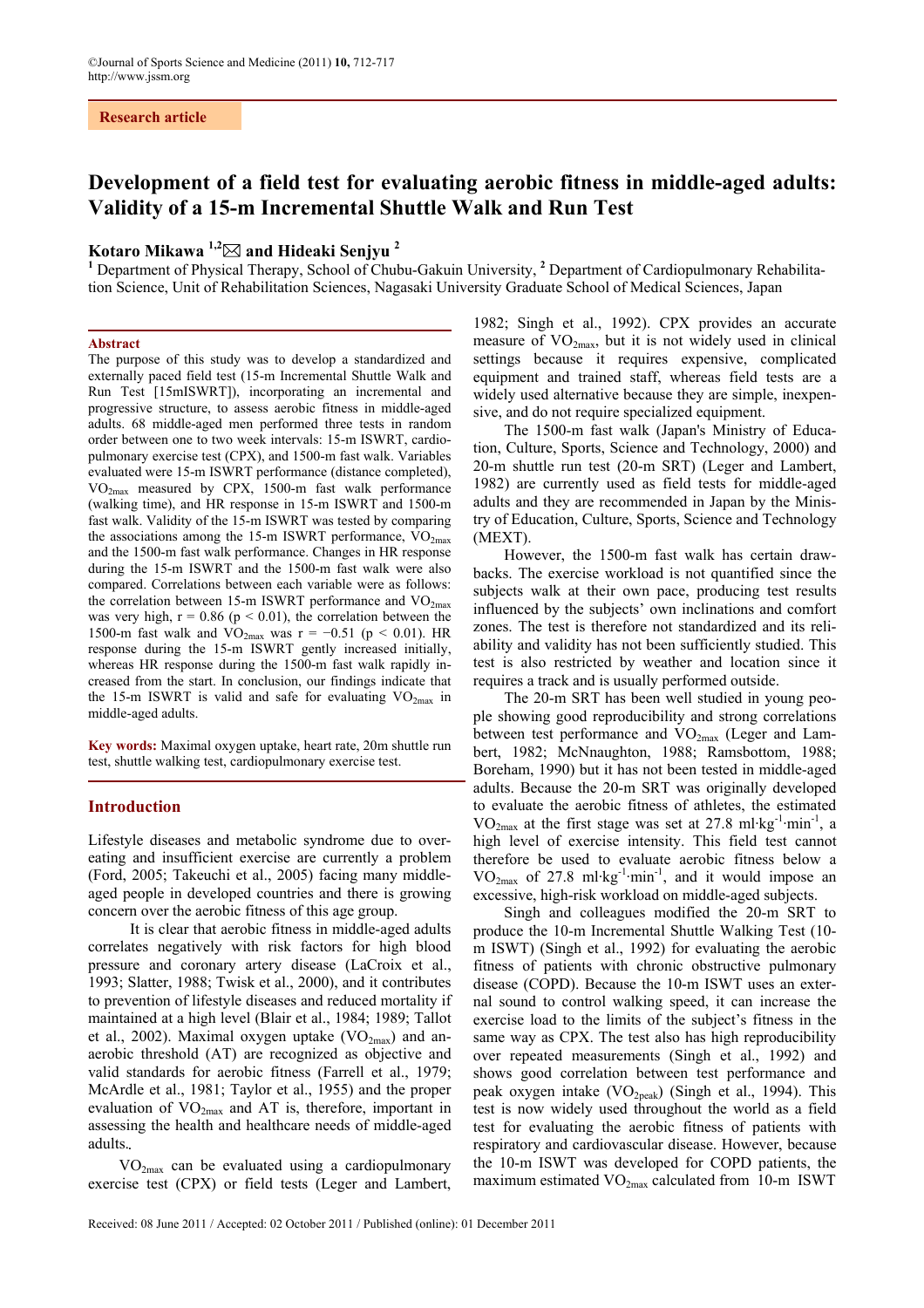| ------         |                         |             |             |             |             |             |
|----------------|-------------------------|-------------|-------------|-------------|-------------|-------------|
|                |                         | 20-29 vears | 30-39 vears | 40-49 vears | 50-59 vears | 60-69 vears |
| <b>Males</b>   | <b>Reference values</b> | 40          |             |             |             |             |
|                | Range                   | 33-47       | 31-45       | 30-45       | 26-45       | 25-41       |
| <b>Females</b> | <b>Reference values</b> |             |             |             | 29          | 28          |
|                | Range                   | 27-38       | 27-36       | $26 - 33$   | $26 - 32$   | $26 - 30$   |
|                | $\sim$                  | .<br>__     | ------<br>. | --- -- - -  | --------    | ----        |

**Table 1. Reference values and ranges of maximal oxygen uptake (ml·kg-1·min-1) for health promotion by gender and age.** 

Exercise and physical activity reference for health promotion 2006 (Japan's Ministry of Health, Labour and Welfare, 2006).

test performance is 30.2 ml·kg<sup>-1</sup>·min<sup>-1</sup>, making it unsuitable for evaluating aerobic fitness when  $VO_{2max}$  is above  $30.2 \text{ ml·kg}^{-1}$ ·min<sup>-1</sup>.

Based on the  $VO<sub>2max</sub>$  reference values and ranges for health promotion in people aged 50-59 years (Table 1) (Japan's Ministry of Health, Labour and Welfare, 2006), published by Japan's Ministry of Health, Labour and Welfare, it is clear that the exercise intensity of the 20-m SRT and 10-m ISWT tests is unsuitable for middle-aged adults.

It is apparent from this brief survey of methods for evaluating aerobic fitness in middle-aged adults that none of the existing field tests satisfy the expected conditions of standardization, validity, safety and simplicity. In view of this, we extended the 10-m course of the 10-m ISWT to create a 15-m incremental shuttle walk and run test (15-m ISWRT). A pilot study (Mikawa et al., 2005) of the 15-m ISWRT demonstrated that the  $VO<sub>2max</sub>$  range measureable from this test was  $7-52$  ml·kg<sup>-1</sup>·min<sup>-1</sup>, and that 15-m ISWRT performance correlated very closely with  $VO<sub>2mean</sub>$  $(r = 0.95, p < 0.01)$  at each level. However, the test was not validated for older subjects because the pilot study used healthy adults in their twenties.

Therefore, the aim of the present research was to investigate the validity of the 15-m ISWRT based on the relationships among 15-m ISWRT performance, 1500-m fast walk performance, and  $VO_{2max}$  from CPX in middleaged adults.

#### **Methods**

#### **Subjects**

Initially, 107 potential subjects responded to recruitment announcements distributed to participants at local health workshops, hospital employees, university staff, and members of private sports clubs. Of the 77 who were accepted as meeting the study selection criteria, 68 took part in the study. The reason why nine subjects dropped out from the study was that they were busy working and not able to attend throughout the entire three weeks. Table 2 shows the subjects' physical characteristics.

**Table 2. Physical characteristics of the subjects (n = 68).** 

| <b>Variable</b>         | Mean $(\pm SD)$ | Range           |
|-------------------------|-----------------|-----------------|
| Age $(yr)$              | 50.4(6.4)       | $40 - 59$       |
| Height(m)               | 1.67(0.07)      | $155.2 - 176.7$ |
| Weight (kg)             | 65.2(8.9)       | $55.5 - 79.3$   |
| BMI $(kg·m-2)$          | 23.7(4.9)       | $16.3 - 30.7$   |
| $BMI = body$ mass index |                 |                 |

Subject selection criteria were: 1) 40-59 years old, 2) male, 3) capable of running, 4) no history of bone andjoint disease or cardiorespiratory disease that would impede the exercise, and 5) gave consent to take part in the research. This research was conducted with the approval of the Nagasaki University Graduate School Ethics

Committee.

# **Measurements**

# **Procedures**

The 68 subjects performed three tests in random order between one to two week intervals: 15-m ISWRT, CPX, and 1500-m fast walk. Variables evaluated were 15-m ISWRT performance (distance completed),  $VO<sub>2max</sub>$  measured by CPX, 1500-m fast walk performance (walking time), and HR in 15-m ISWRT and 1500-m fast walk. Validity of the 15-m ISWRT was tested by comparing the associations among the 15-m ISWRT result,  $VO<sub>2max</sub>$ , and the 1500-m fast walk result. Changes in HR response during the 15-m ISWRT and the 1500-m fast walk were also compared.

# **15-m Incremental Shuttle Walk and Run Test (15-m ISWRT)**

The 15-m ISWRT was performed on a straight, 15-m course on level ground. The subjects moved back and forth over the 15-m course which had a guide pole placed 0.5 m from each end to prevent sharp changes of direction. Subjects had to walk or run at the prompting of a sound played at regular intervals from the 10-m ISWT CD, reaching the guide pole at the opposite side before the next sound was heard. Travel speed ranged from level 1 to level 12, increasing by increments of 15 m·min-1. Level 1 speed was set at 2.7 km·h<sup>-1</sup> so that three lengths of the 15 m course were covered in 1 minute (1.5 return trips). With each increase in level, the number of lengths travelled was increased by one so that level 2 was four lengths (2 return trips) per minute and so on until the final level 12 required 14 lengths per minute (7 return trips). Table 3 shows the protocols for the 15-m ISWRT.

**Table 3. The protocols of 15m Incremental Shuttle Walk and Run Test (15m ISWRT).** 

| Level | <b>Speed</b><br>$(km\cdot h^{-1})$ | <b>No of shuttles</b><br>per level | <b>Distance</b><br>per level (m) | <b>Sum</b><br>(m) |  |  |  |  |
|-------|------------------------------------|------------------------------------|----------------------------------|-------------------|--|--|--|--|
|       | 2.7                                | 3                                  | 45                               | 45                |  |  |  |  |
| 2     | 3.6                                | 4                                  | 60                               | 105               |  |  |  |  |
| 3     | 4.5                                | 5                                  | 75                               | 180               |  |  |  |  |
| 4     | 5.4                                | 6                                  | 90                               | 270               |  |  |  |  |
| 5     | 6.3                                | 7                                  | 105                              | 375               |  |  |  |  |
| 6     | 7.2                                | 8                                  | 120                              | 495               |  |  |  |  |
| 7     | 8.1                                | 9                                  | 135                              | 630               |  |  |  |  |
| 8     | 9.0                                | 10                                 | 150                              | 780               |  |  |  |  |
| 9     | 9.9                                | 11                                 | 165                              | 945               |  |  |  |  |
| 10    | 10.8                               | 12                                 | 180                              | 1125              |  |  |  |  |
| 11    | 11.7                               | 13                                 | 195                              | 1320              |  |  |  |  |
| 12    | 12.6                               | 14                                 | 210                              | 1530              |  |  |  |  |

Stopping criteria conformed to the American College of Sports Medicine's Guidelines for Exercise Testing and Prescription (American College of Sports Medicine,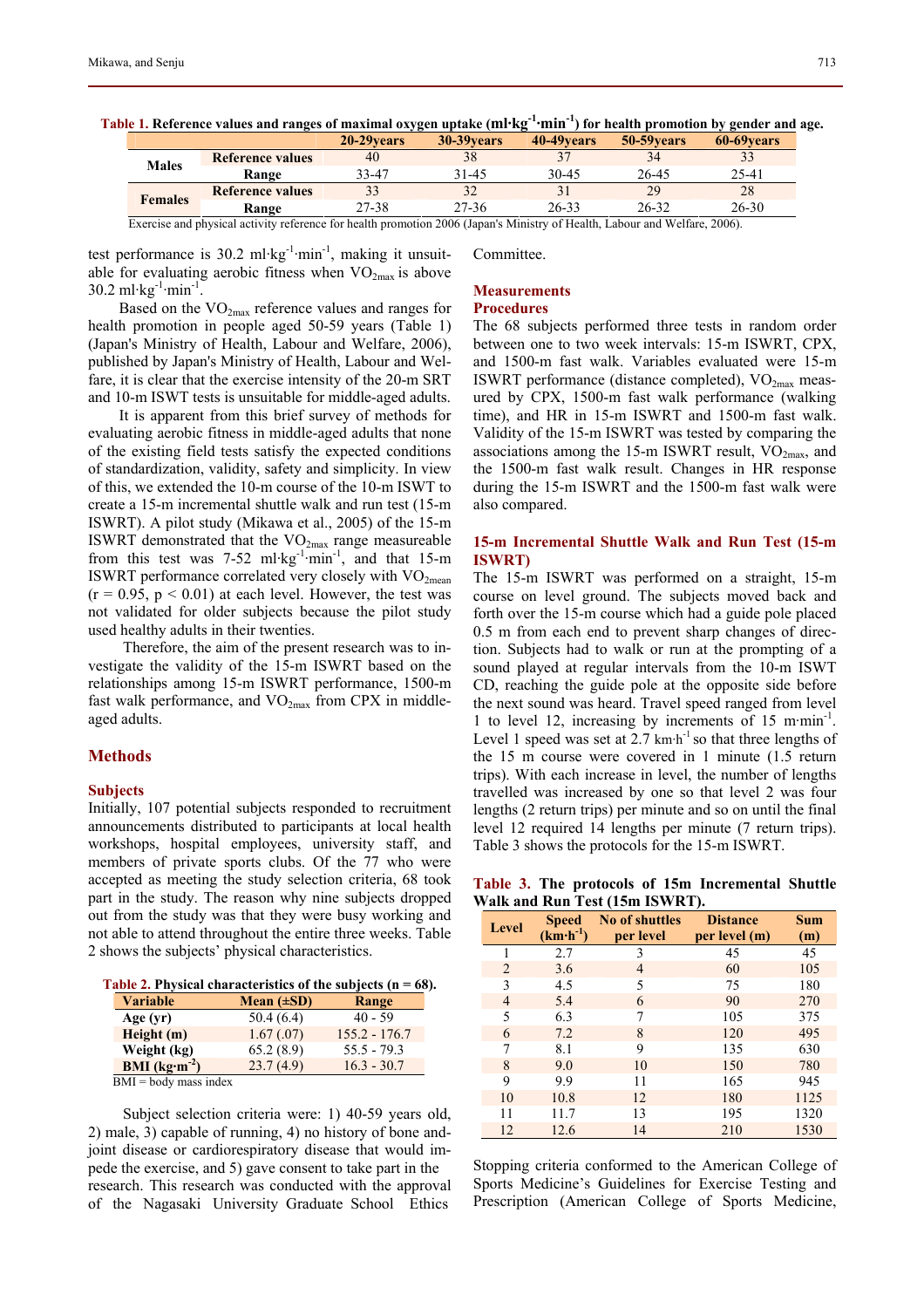# **Cardiopulmonary exercise test (CPX)**  .

V O2max was measured by CPX using a symptom-limited ramp exercise test. The ramp exercise protocol was performed using a bicycle ergometer (75XL II, Combi Corp. Tokyo, Japan) and consisted of 2 minutes of rest, followed by 3 minutes of warming up at 10 watt $\cdot$ min<sup>-1</sup> and then exercise at 15 watt/min. During the test, HR and ECG were monitored with an ECG monitor, and blood pressure was taken once per minute with an automatic sphygmomanometer (EBP-300, Minato Medical Science, Tokyo, Japan). Expired gas indicators were measured breath-by-breath using an Aeromonitor (AE-300S, Minato Medical Science). Moreover, the rating of perceived exertion (RPE) was evaluated during exercise.  $VO_{2max}$  and  $HR_{\text{max}}$  during the test were defined as a series of maximum values of  $VO<sub>2</sub>$  and HR observed during exercise, providing that the subject exercised to that subject's symptomatic limit. Stopping criteria followed the American College of Sports Medicine's Guidelines for Exercise Testing and Prescription (American College of Sports Medicine, 1995).

VO2max was confirmed when at least two of the following criteria were met: 1) HR at termination greater than 90% age-predicted  $HR_{max}$ ; 2) respiratory quotient greater than  $1.05$ ; 3) detection of plateau in  $VO<sub>2</sub>$  curve; and 4) RPE greater than 9. The test was also stopped as soon as the subject became unable to maintain pedal rotation of 50 rotations per minute in time with a metronome.

#### **1500-m fast walk**

The 1500-m fast walk was performed in accordance with MEXT's New Physical Test Guidelines (Japan's Ministry of Education, Culture, Sports, Science and Technology, 2000). Subjects were timed over a distance of 1500 m (7.5 times around a level 200-m track), having been instructed to walk as quickly as possible. The mean speed was 6.8 km $\cdot$ h<sup>-1</sup> in the 1500-m fast walk.

#### **Statistical analysis**

The validity of the 15-m ISWRT was tested using Pearson product-moment correlation analysis among the measured variables (15-m ISWRT distance completed,  $VO<sub>2max</sub>$ , and 1500-m fast walk time). HR changes during the 15-m ISWRT and the 1500-m fast walk were analyzed using a paired *t*-test to compare HR across tests in 60-second segments.

SPSS (18.0J for Windows) was the statistical software used with the significance was set a priori at  $< 0.05$ .

## **Results**

#### **Validity of 15-m ISWRT**

Means  $\pm$  SD for the 15-m ISWRT (distance completed), VO2max measured by CPX, and 1500-m fast walk (walking time) were  $1086.8 \pm 107.1$  m,  $34.2 \pm 6.3$  ml·kg<sup>-1</sup>·min-<sup>1</sup>, and  $812 \pm 64.2$ s, respectively.

Correlations between each variable (15-m ISWRT performance,  $VO_{2max}$ , 1500-m fast walk performance)

were as follows: the correlation between 15-m ISWRT performance and VO<sub>2max</sub> was very high at  $r = 0.86$  (p < 0.01) (Figure 1), and it was represented by the regression . equation:  $VO_{2max} = 14.56 \pm 0.02$  distance where  $VO_{2max}$  is in ml·kg-1·min-1and distance is in meters. The correlation between the 1500-m fast walk and  $VO_{2max}$  was r = −0.51  $(p < 0.01)$  (Figure 2), and between the 15-m ISWRT and the 1500-m fast walk the correlation was  $r = -0.52$  (p < 0.01).



**Figure 1. Regression line for the relationship between**  . **V O2max and performance distance on the 15mISWRT.** .  $15mISWRT = 15m$  Incremental Shuttle Walk and Run Test,  $VO_{2max} =$ Maximal oxygen uptake



**Figure 2. Regression line for the relationship between VO2max and performance time on the 1500m fast walk test.**   $VO<sub>2max</sub> = Maximal oxygen uptake$ 

# **HR response during 15-m ISWRT and 1500-m fast walk**

Figure 3 shows the HR response during the 15-m ISWRT and the 1500-m fast walk. Mean test times were  $575 \pm 48s$ in the 15-m ISWRT and  $812 \pm 64s$  in the 1500-m fast walk.  $HR_{max}$  was significantly higher in the 15-m ISWRT than in the 1500-m fast walk ( $p < 0.01$ ); mean values were  $160.2 \pm 5.6$  bpm and  $142.4 \pm 11.4$  bpm, respectively. In addition, HR during the 15-m ISWRT gently increased initially, then increased in stages from 4 minutes onwards, whereas HR during the 1500-m fast walk increased rapidly at the start. HR was significantly higher in the 1500 m walk than in the 15-m ISWRT ( $p < 0.05$ ) from 1 to 5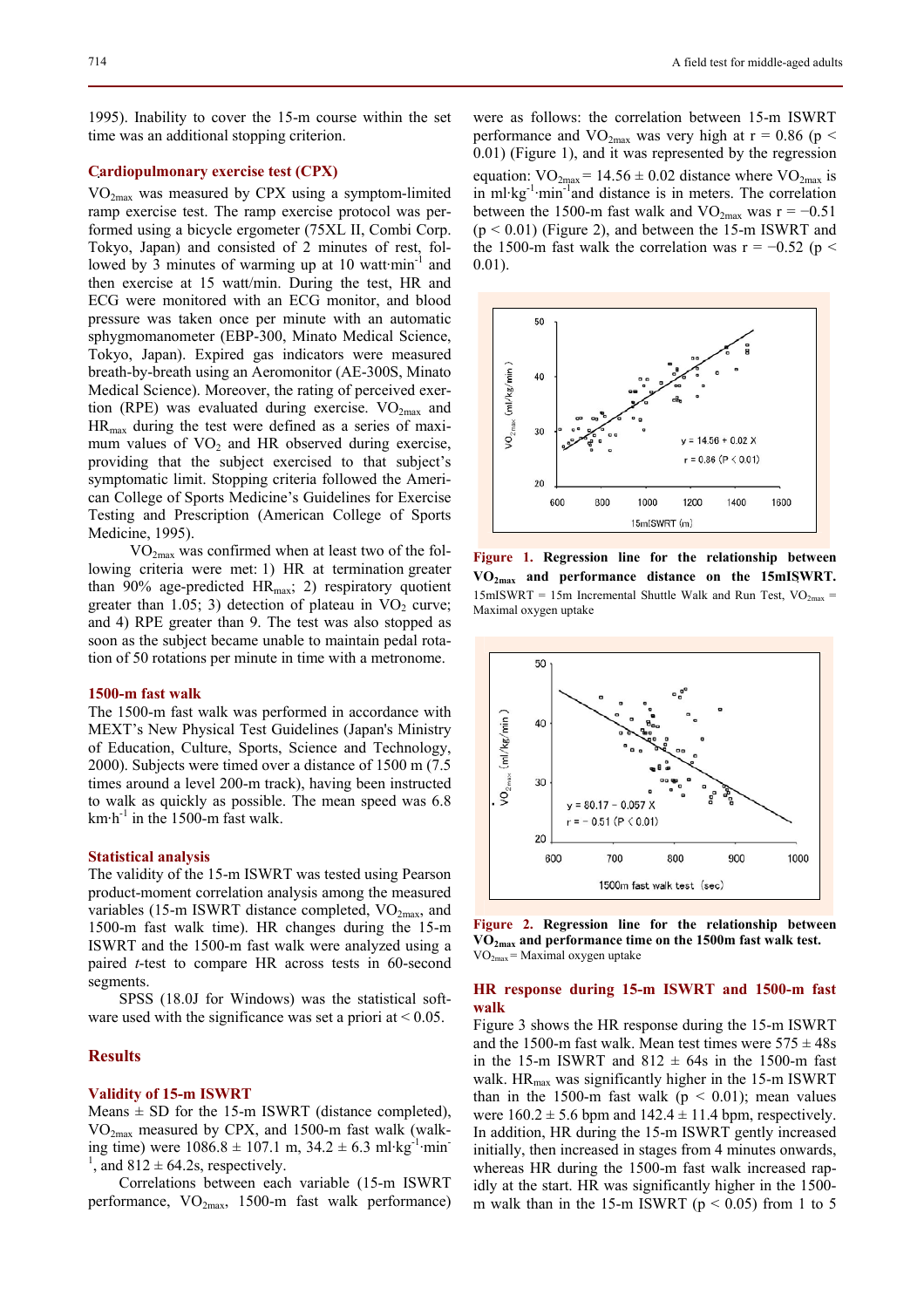minutes after the start of the test, and it was significantly higher in the 15-m ISWRT than in the 1500-m walk from 9 to 10 minutes ( $p < 0.05$ ).



**Figure 3. Response of the HR during 15m Incremental Shuttle Walk and Run Test and 1500m fast walk test.** HR= heart rate, 15mISWRT = 15m Incremental Shuttle Walk and Run Test.\*  $p$  < 0.05.

#### **Discussion**

This study is the first trial of an incremental and progressive field test for evaluating aerobic fitness in middleaged adults. We have shown that the 15-m ISWRT is valid and safe for evaluating VO<sub>2max</sub> in this group.

#### **Validity of 15-m ISWRT**

As seen in Figure 1, there was a very high correlation of r  $= 0.86$  (p < 0.01) between 15-m ISWRT performance and  $VO<sub>2max</sub>$ . Leger and colleagues have reported a correlation of  $r = 0.84$  between 20-m SRT performance and  $VO<sub>2max</sub>$ (Leger and Lambert, 1982). Similarly, Singh and colleagues reported a correlation of  $r = 0.88$  between 10-m ISWT performance and  $VO<sub>2peak</sub>$  (Singh et al., 1994). The correlation coefficient we obtained for 15-m ISWRT and  $VO<sub>2max</sub>$  was similar to these field tests. The main reason for this similarity of results and the strong correlation between 15 m ISWRT and  $VO_{2max}$  is probably that the 15m ISWRT shares with the 20-m SRT and the 10-m ISWT the feature that the exercise load and rate are controlled externally (by sound from CD) as with CPX, creating an incremental exercise test that can take the subjects to the limits of their fitness. These results suggest that the 15-m ISWRT has good validity as a field test for evaluating aerobic fitness in middle-aged adults.

In contrast, 1500-m fast walk performance and VO<sub>2max</sub> showed a correlation of  $r = -0.51$  (p <0.01), as shown in Figure 2. As a correlation coefficient for a field test for measuring aerobic fitness, this is not particularly high. The main reason for this is probably that the subjects walk at a self-determined pace in the 1500-m fast walk and they may select a relatively comfortable walking speed without approaching their symptomatic limit. This is supported by the fact that some subjects with high VO2max in CPX recorded poor completion times in the 1500-m fast walk. In summary, the 1500-m fast walk has poor validity as a field test for evaluating aerobic fitness in middle-aged adults since test performance correlates poorly with VO2max and the protocol is not standardized. However, in the present study, the lack of a high correlation between the results of the 1500-m fast walk and  $VO<sub>2max</sub>$  may have been due to the fact that no familiarity trial for the 1500-m fast walk was conducted a few days before data collection. This was because the present study was conducted based on MEXT's New Physical Test Guidelines (Japan's Ministry of Education, Culture, Sports, Science and Technology, 2000), which did not stipulate a familiarity trial. If a familiarity trial had been held, there may have been a higher correlation between the results of the 1500-m fast walk and  $VO_{2max}$ . This issue will be investigated in the future.

# **Changes in HR response during 15-m ISWRT and 1500-m fast walk**

HR during the 15-m ISWRT increased gently for 3 minutes, then increased in steps from around 4-5 minutes with  $HR_{max}$  reaching  $160.2 \pm 5.6$  bpm. In contrast, HR during the 1500-m fast walk increased rapidly initially, but leveled out at about 4-5 minutes with  $HR<sub>max</sub>$  reaching only  $142.4 \pm 11.4$  bpm. The relative heart rate (%HR<sub>max</sub>) calculated from HRmax during both tests was 88% for the 15-m ISWRT and 78% for the 1500-m fast walk. However, the relative heart rate exceeded 70% for longer in the 1500-m fast walk than in the 15-m ISWRT.

These results indicate that the 15-m ISWRT results in an exercise intensity approaching maximal exercise and increasing in a stepped manner. Such a stepped increase is related to safe exercise testing (Singh et al., 1992), but in the 1500-m fast walk, the exercise intensity increases rapidly at the start. Foster and colleagues have reported subclinical ischemic responses in 60-70% of healthy subjects engaged in strenuous exercise without warm up (Foster et al., 1981) which implies that a rapid HR increase at the start of the 1500-m fast walk could present a high risk for middle-aged adults. It is also interesting to note that circulatory function undergoes stress for a longer period of time during the 1500-m fast walk than during the 15-m ISWRT.

Therefore, it appears that, although the 15-m ISWRT results in maximal work, maximal effort approaches exhaustion only for a short time because the mode of work brings about exhaustion by incremental stress rather than by constant-rate stress. The 15-m ISWRT is thus a highly safe exercise stress test. It is highly probable that physical tests for middle-aged adults will be undertaken by people who typically get insufficient exercise and feel they lack physical strength. For middle-aged adults, a safe exercise stress test is desirable, and in this regard, the 15-m ISWRT can be considered a highly suitable exercise stress test for this group.

A limiting factor in this study was that the subject group consisted of volunteers rather than being randomly selected. Thus, the possibility of selection bias cannot be ruled out. Furthermore, we only studied middle-aged men; no women were included. A future study using a large group of randomly selected subjects is needed to address the limitations of this study.

In clinical applications, if it were verified that  $VO<sub>2max</sub>$  in the middle-aged adults can be simply and accurately estimated from 15-m ISWRT performance, this test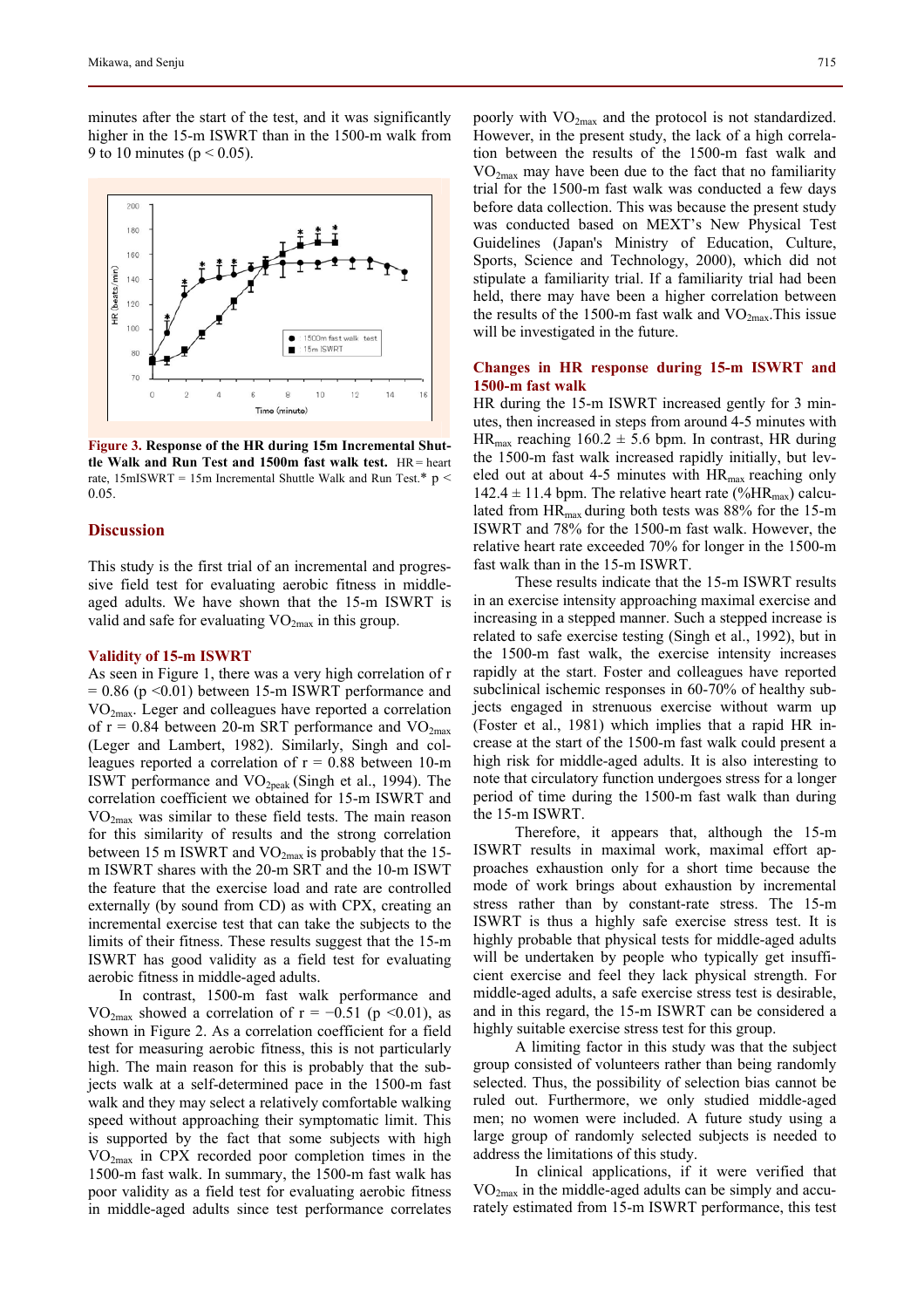could become a valid means for evaluating aerobic fitness as an alternative to CPX in institutions (general healthcare facilities, educational establishments) and situations (community health checks) where CPX is difficult to implement. It could also be offered when prescribing suitable exercise.

## **Conclusion**

We investigated the validity of the 15-m ISWRT designed for middle-aged adults and based on the 10-m ISWT developed by Singh and colleagues (Singh et al., 1992). The reasons for studying the 15-m ISWRT were as follows. 1) As with the 10-m ISWT, the exercise load in the 15-m ISWRT protocol was controlled externally and had been standardized. Furthermore, because it was an incremental test, a near-maximal exercise load up to the symptomatic limit could be applied. 2) The procedure of the 15-m ISWRT is simple, and it does not use expensive equipment. Therefore, it can be administered indoors to many people in one session with just a straight 15-meter course and without the need for testers with specialist knowledge. 3) A pilot study (Mikawa et al., 2005) with young, healthy subjects demonstrated the utility and validity of the 15-m ISWRT.

Our findings indicate that the 15-m ISWRT is valid .

and safe for evaluating  $VO_{2max}$  in middle-aged adults. The 15-m ISWRT is therefore highly recommended as a field test for evaluating aerobic fitness in the middle-aged adults.

#### **Acknowledgement**

We are grateful to Sue Jenkins, PhD, Associate Professor at the School of Physiotherapy, Curtin University of Technology for help in reviewing this manuscript. In addition, we are especially thankful to the staff of the following for their assistance in data collection: rehabilitation staff of Hozenkai Tagami Hospital, Isahaya Memorial Hospital, Nagasaki Keyaki Clinic, Chubu-Gakuin University.

#### **References**

- American College of Sports Medicine. (1995) *Guidelines for exercise*  testing and prescription. 5<sup>th</sup> edition. Philadelphia, Williams and Wilins. 49-193.
- Blair, S.N., Kohl, III.H., Paffebarger, R.S., Clark, D.G., Cooper, K.H. and Gibbons, L.W. (1989) Physical fitness and all-cause mortality. A prospective study of healthy men and women. *The Jounal of the American Medical Association* **262**, 2395-2401.
- Blair, S.N., Goodyear, N.N. and Gibbons, L.W. (1984) Physical fitness and incidence of hypertension in healthy normotensive men and women. *The Journal of the American Medical Association* **252**, 487-490.
- Boreham, C.A., Paliczka, V.J. and Nichols, A.K. (1990) A comparison of the PWC170 and 20-MST tests of aerobic fitness in adolescent schoolchildren. *Journal of Sports Medicine and Physical Fitness* **30**, 19-23.
- Farrell, P.A., Wilmore, J.H., Coyle, E.M., Billing, J.E. and Costill, D.L. (1979) Plasma lactate accumulation and distance running performance. *Medicine and Science in Sports* **11**, 338-344.
- Ford, E.S. (2005) Risks for all-cause mortality, cardiovascular disease, and diabetes associated with the metabolic syndrome: a summary of the evidence. *Diadates Care* **28**, 1769-1778.
- Foster, C., Anholm, J.D., Hellman, C.K., Carpenter, J., Pollock, M.L. and Schmidt, D.H. (1981) Left ventricular function during sudden strenuous exercise. *Circu1ation* **63**, 592-596.
- Japan's Ministry of Education, Culture, Sports, Science and Technology. (2000) *A new test of physical strength for significant application* Tokyo, Gyousei. 191-202 (in Japanese).
- Japan's Ministry of Health, Labour and Welfare. (2006) *Exercise and physical activity reference for health promotion 2006*. Available

from URL http://www.nih.go.jp/eiken/programs/pdf/epar2006.pdf (accessed 31 May 2011).

- LaCroix, A.Z., Guralnik, J.M., Berkman, L.F., Wallace, R.B. and Satterfield, S. (1993) Maintaining morbility in late life: Smoking, alcohl consumption, physical activity, and body mass index. *American Journal of Epidemiology* **137**, 858-869.
- Leger, L.A. and Lambert, J. (1982) A maximal multistage 20m Shuttle Run Test to predict VO2max. *European Journal of Applied Physiology and Occupational Physiology* **49**, 1-12
- McArdle, W.D., Katch*,* F.I. and Katch, V.L. (1981) Training for anaerobic and aerobic power. In: *Exercise physiology, Energy, Nutrition, and Human Performance* Philadelphia, Lea and Febiger. 266-285.
- McNnaughton, L., Hall, P. and Cooley, D. (1988) Validation of several methods of estimating maximal oxygen uptake in young men. *Perceptual & Motor Skills* **87**, 75-584.
- Mikawa, K., Kitagawa, C., Tanaka, T., Nakanose, Y., Tadokoro, K., Ishino, T., Tanaka, K., Sumimoto, K. and Senjyu, H. (2005) A new exercise testing: Trial of 15-metre Shuttle Walking/Running Test for assessment of exercise capacity. *Rigakuryoho Kagaku* **20**,7 -12.
- Ramsbottom, R., Brewer, J. and Williams, C. (1988) A progressive shuttle run test to estimate maximal oxygen uptake. *British Journal of Sports Medicine* **22**, 141-144.
- Singh, S.J., Morgan, M.D., Scott, S., Walters, D. and Hardman, A.E. (1992) Development of a shuttle walking test of disability in patients with chronic airways obstruction. *Thorax* **47**, 1019-  $1024$
- Singh, S.J., Morgan, M.D. and Hardman, A.E. (1994) Comparison of oxygen uptake during a conventional treadmill test and the shuttle walking test in chronic airflow limitation. *European Respiratory Journal* **7**, 2016-2020.
- Slatter, M.L. (1988) Physical fitness and cardiovascular disease mortality: The U.S Railroad study. *American Journal of Epidemiology*  **127**, 571-580.
- Tallot, L.A., Morrell, C.H., Meter, E.J. and Fleg, J.L. (2002) Comparison of cardiorespiratory fitness versus leisure time physical activity as predictors of coronary events in men aged <or=65 years and >65 years. *The American Journal of Cardiology* **89**, 1187- 1192.
- Takeuchi, H., Saitoh, S., Takagi, S., Ohnishi, H., Ohhata, J., Isobe, T. and Shimamoto, K. (2005) Metabolic syndrome and cardiac disease in Japanese men: applicability of the concept of metabolic syndrome defined by the National Cholesterol Education Program-Adult Treatment Panel to Japanese men-the Tanno and Sobetsu Study. *Hypertension Research* **28**, 203-208.
- Taylor, H.L., Buskirk, E. and Henschel, A. (1955) Maximal oxygen intake as an objective measure of cardiorespiratory performance. *Journal of Applied Physiology* **8**, 73-80
- Twisk, J.W.R., Kemper, H.C.G. and van, Mechelen, W. (2000) Tracking of activity and the relationship with cardiovascular disease risk factors. *Medicine & Science in Sports & Exercise* **32**, 1455- 1461.

# **Key points**

- The 15-m ISWRT is valid and safe for evaluating V O2max in middle-aged adults.
- In comparison with the 1500-m fast walk, the 15-m ISWRT may be a more favourable field-based assessment of aerobic fitness in the middle-aged adults.
- The 15-m ISWRT could become a valid means for evaluating aerobic fitness as an alternative to CPX in institutions and situations where CPX is difficult to implement.